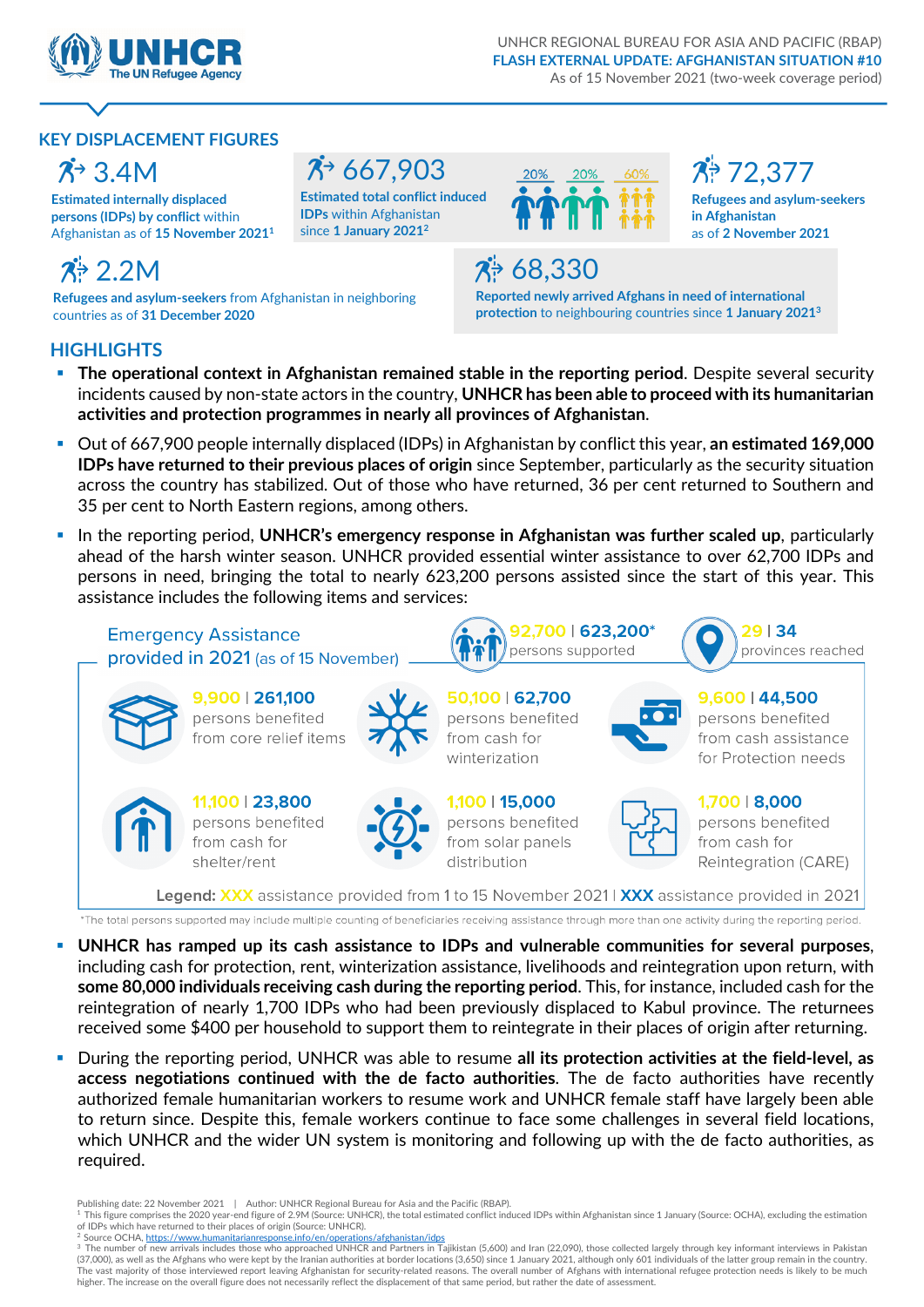



- **Considering this, UNHCR's protection work was also scaled up in the reporting period**. This included conducting household assessments to understand the needs of IDPs and other vulnerable individuals across the country, with UNHCR reaching more than 11,000 households in the reporting period, as well as providing psychosocial support to some 1,900 individuals in different provinces. UNHCR also received nearly 8,000 protection inquiries to its hotline, based on which advice, guidance and support are provided to individuals.
- From the assessments and protection work, UNHCR has found that many participants particularly women – are indicating the biggest challenges that they are facing is poverty and financial stress, with many reporting that they are without work. This corresponds with reports of the economic crisis across the country.

#### **REGIONAL**

- UNHCR, in coordination with partners, is **leading the development of a Regional Refugee Response Plan for 2022 (RRP 2022) for the Afghan situation** in neighbouring countries Pakistan, Iran, Tajikistan, Uzbekistan, and Turkmenistan. RRP 2022 is an inclusive and participatory planning process and has a broad partnership. In each country, UNHCR has been working with UN agencies and NGO partners as part of the ongoing development of the plan, in consultation with host governments. As such, the plan reaffirms a regional multistakeholder and multi-sectoral approach, by enhancing community-based investments in line with the Global Compact on Refugees (GCR) and working towards the solutions outlined in the Solutions Strategy for Afghan Refugees (SSAR). RRP 2022 will ensure coordinated efforts to support government responses, including supporting the resilience of Afghans and host communities, as well as protection, humanitarian assistance and preparedness.
- Against this backdrop, UNHCR has **recorded 68,330 newly arriving Afghans who may be in need of international protection to neighbouring countries since the start of the year**, composed of 47% children and 26% women in Iran and 50% children and 25% women in Pakistan. In Tajikistan, Afghan new arrivals are composed of 31% women and 40% children. The overall number of Afghans in need of international protection are thought to be higher as not all approach UNHCR or partners. The majority of those interviewed report leaving Afghanistan for security-related reasons. Basic needs cited by those newly arriving Afghans interviewed in Iran and Pakistan include access to shelter, livelihoods, food and documentation, with a large majority of those undocumented Afghans in Iran also citing concerns regarding detention and forced return.